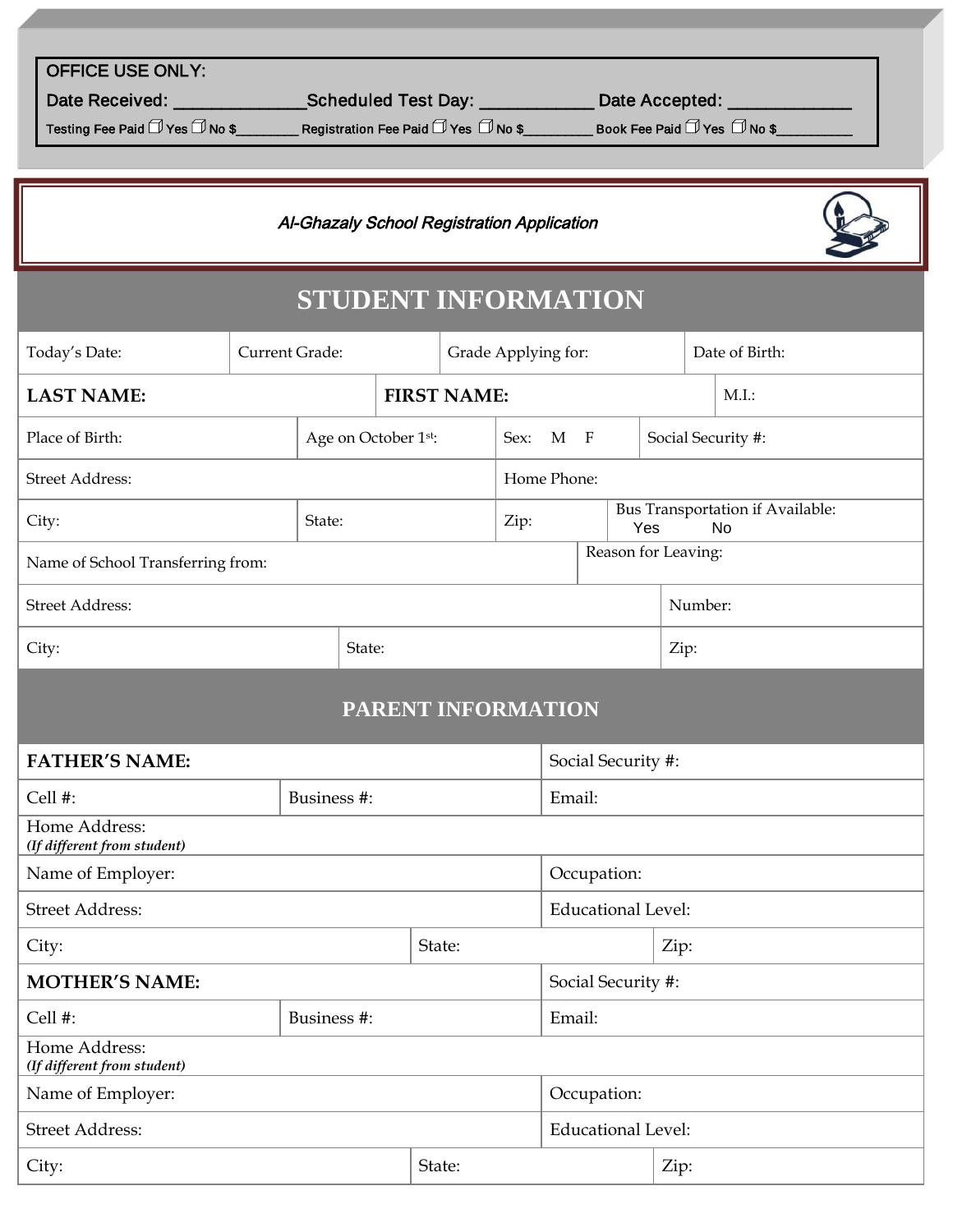| <b>EDUCATIONAL HISTORY</b>                                     |                                                                                                                                                                                                                             |                                    |       |                                                 |            |                |
|----------------------------------------------------------------|-----------------------------------------------------------------------------------------------------------------------------------------------------------------------------------------------------------------------------|------------------------------------|-------|-------------------------------------------------|------------|----------------|
| Ethnicity:                                                     | Language(s) Student Speaks:                                                                                                                                                                                                 | Language Spoken at Home:           |       | Parent's Fluent in English:<br>Father<br>Mother | Yes<br>Yes | No<br>No       |
| Record of Previous School                                      |                                                                                                                                                                                                                             |                                    |       |                                                 |            |                |
| Grade:                                                         | Name of School and City:                                                                                                                                                                                                    |                                    | Year: |                                                 |            | Public Private |
|                                                                |                                                                                                                                                                                                                             |                                    |       |                                                 |            |                |
| Reason for leaving:                                            |                                                                                                                                                                                                                             | Reason for returning:              |       |                                                 |            |                |
|                                                                | Has your child ever advanced a grade level or repeated a grade level? If yes, please explain:                                                                                                                               |                                    |       |                                                 |            |                |
|                                                                | Has your child ever been dismissed or asked to leave a school?                                                                                                                                                              | N <sub>0</sub><br>Yes              |       |                                                 |            |                |
|                                                                |                                                                                                                                                                                                                             |                                    |       |                                                 |            |                |
|                                                                | Please indicate any special circumstances that may have affected your child's performance in school or may affect attendance,<br>participation or performance at school? (Loss of family member, relocation, illness, etc.) |                                    |       |                                                 |            |                |
|                                                                |                                                                                                                                                                                                                             |                                    |       |                                                 |            |                |
|                                                                |                                                                                                                                                                                                                             |                                    |       |                                                 |            |                |
| Please list all of the applicant's siblings:<br>Name:          | Grade:                                                                                                                                                                                                                      | School Attending:                  |       |                                                 |            |                |
| Please check the following if applicable:                      |                                                                                                                                                                                                                             |                                    |       |                                                 |            |                |
| Parents divorced<br>Parents separated<br>Applicant lives with: | Father remarried<br>Mother remarried                                                                                                                                                                                        | Father deceased<br>Mother deceased |       |                                                 |            |                |
|                                                                |                                                                                                                                                                                                                             |                                    |       |                                                 |            |                |
| Both parents                                                   | Father                                                                                                                                                                                                                      | Mother                             |       | Stepparent Guardian                             |            |                |
|                                                                | If divorced, legal responsibility for school decisions is with:                                                                                                                                                             | Mother<br>Father                   |       |                                                 |            |                |
|                                                                | If divorced, legal responsibility for custody of the student is with:<br>Additional information about your child's educational history. If needed, please use an additional sheet of paper.                                 | Father<br>Mother                   |       |                                                 |            |                |
|                                                                |                                                                                                                                                                                                                             |                                    |       |                                                 |            |                |
|                                                                |                                                                                                                                                                                                                             |                                    |       |                                                 |            |                |
|                                                                |                                                                                                                                                                                                                             |                                    |       |                                                 |            |                |